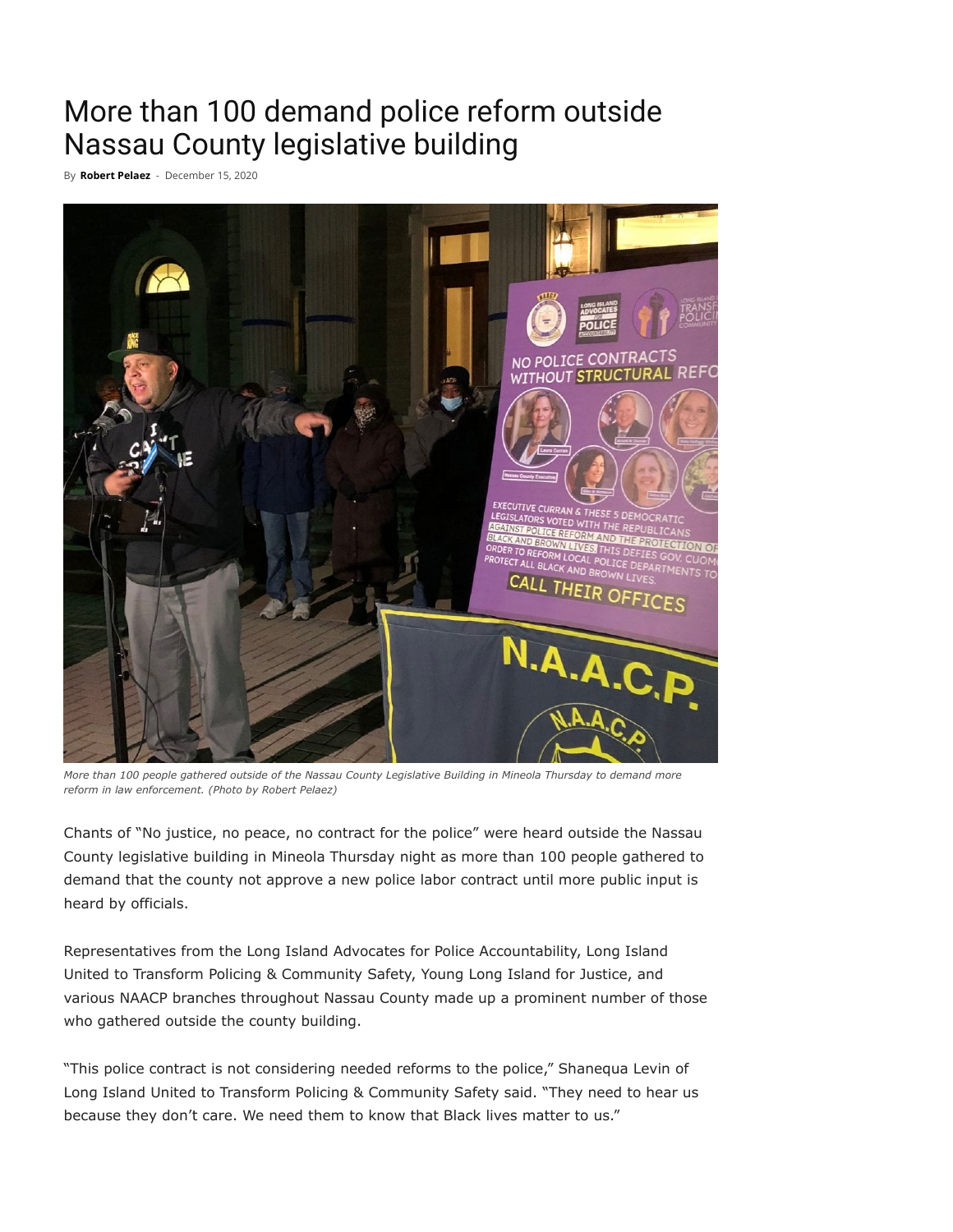On Nov. 23, the County Legislature approved a new labor deal with the 350-member Superior Officers Association, the county's largest police union. The tentative deal is for eight-and-a-half years and awards pay raises totaling 15 percent and providing officers with a \$3,000 stipend upon their completion of the county's body camera program, expected to begin by September.

Levin said that the body camera initiative was not a satisfactory resolution to the need for effective police reforms.

"There should be real, structural changes [to the police], and I'm not just talking about damn body cameras where they're going to get a stipend to wear them," Levin said. "I'm talking about real change, like how ticketing can be handled differently, how we handle mental health cases differently, how we handle drug cases differently, I'm talking about reducing the footprint of the police in our streets."

Fred Brewington, a Hempstead-based civil rights attorney, said it is time to take the message of police reform "from the streets to the suites."

"If we don't rise up, our ancestors will roll over," Brewington said. "When we say 'Black Lives Matter,' we're talking about a historical statement that needs to be said. We're talking about a reason that Black people have been subjugated for 400 years when they came over in the bottom of slave ships."

Protesters also said the contract does not provide sufficient indications of needed reform as highlighted in Gov. Andrew Cuomo's executive order signed in mid-June. The order requires each police agency to conduct a plan to "reinvent and modernize police strategies" by April 1, when the state's next fiscal year begins.

The union membership is required to vote on the pact before it is sent for approval to the County Legislature and the county's fiscal control board.

Efforts to reach a representative of the Nassau Police Benevolent Association for comment were unavailing.

Nassau County spokesperson Michael Fricchione released a statement touting the safety of Nassau County as identified in a U.S. News & World Report poll this year.

"Nassau County is a national leader in both public safety and police reform," Fricchione said, "having convened more than 50 public meetings so far this year on strengthening police accountability, transparency and maintaining the County's status as the safest community in America."

Richard Nicolello (R-New Hyde Park), presiding officer of the County Legislature, said the Republican majority will keep the residents' best interests while considering the contract.

"The Majority will thoroughly review the PBA contract once it is ratified by the union's membership, and submitted to the Legislature," Nicolello said. "Our determination will be